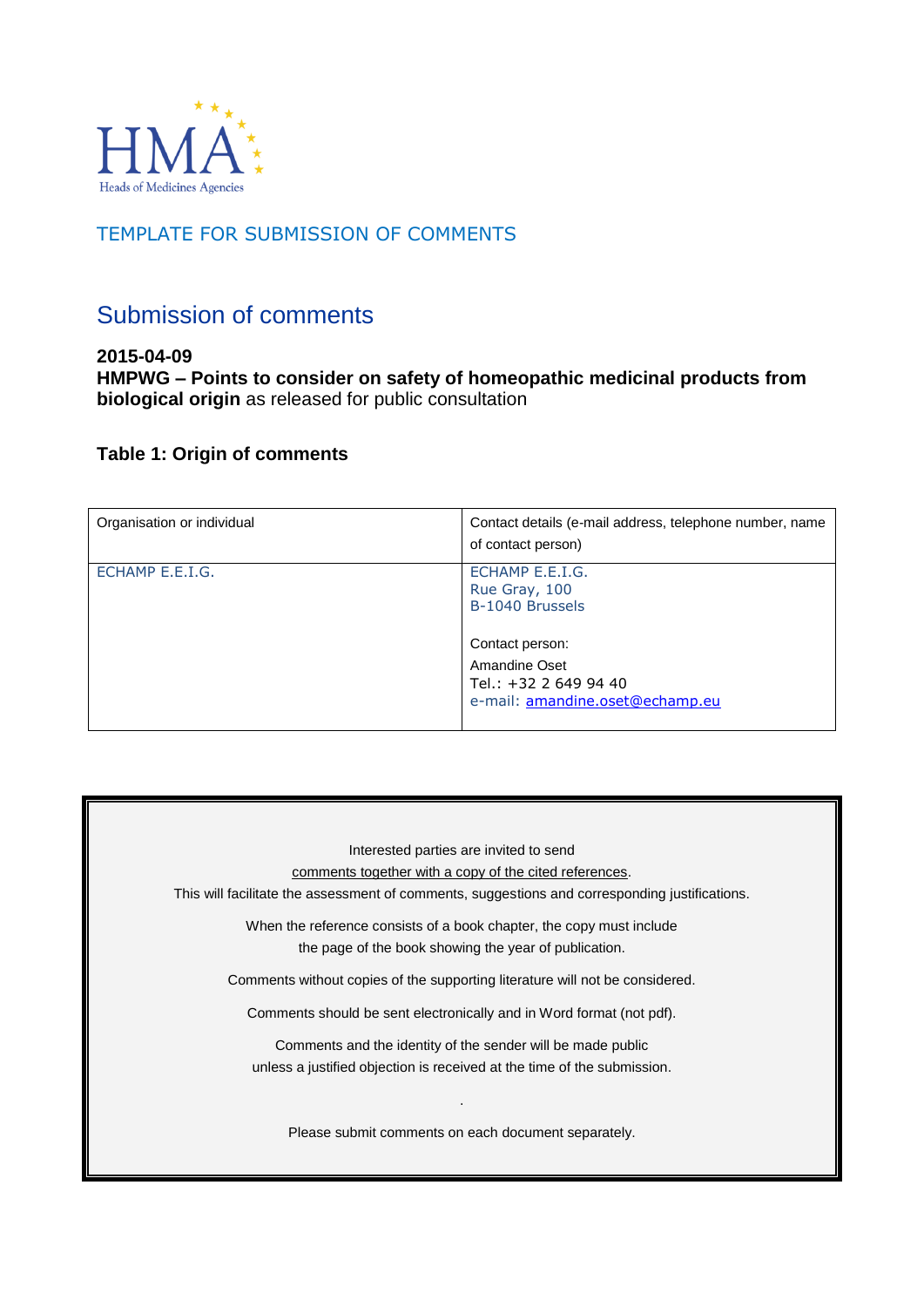# **Table 2: Comments**

### **GENERAL COMMENTS ON DRAFT DOCUMENT**

| Interested party         | <b>Comment and Rationale</b>                                                                                                                                       | Outcome |
|--------------------------|--------------------------------------------------------------------------------------------------------------------------------------------------------------------|---------|
| <b>ECHAMP</b>            | ECHAMP welcomes the revision of this PtC, especially the inclusion of the<br>decision tree. Nevertheless in our opinion the following amendments are<br>necessary. |         |
| <b>ECHAMP</b>            | This PtC should neither repeat nor exceed requirements given in the<br>European Pharmacopoeia or relevant existing guidances for biological<br>starting material.  |         |
| Add rows as appropriate. |                                                                                                                                                                    |         |

### **SPECIFIC COMMENTS ON TEXT**

| Section number<br>and heading | Interested party | <b>Comment and Rationale</b>                                                                                                                                                                                                                                        | Outcome                   |
|-------------------------------|------------------|---------------------------------------------------------------------------------------------------------------------------------------------------------------------------------------------------------------------------------------------------------------------|---------------------------|
| 1 Introduction                | <b>ECHAMP</b>    | "Regarding viral safety, viral validation studies related to<br>the species of origin should be addressed."                                                                                                                                                         | Comment was not accepted. |
|                               |                  | Should be replaced by the following:<br>"Regarding viral safety, a risk assessment figures out<br>the necessity of viral validation studies. If a need is<br><b>identified</b> , viral validation studies related to the species of<br>origin should be addressed." |                           |
|                               |                  | Reason:                                                                                                                                                                                                                                                             |                           |
|                               |                  | The risk assessment is a strong tool to determine relevant<br>risks and infectious agents, so it should be used to figure<br>out the necessity of viral validation studies (see Ph. Eur.                                                                            |                           |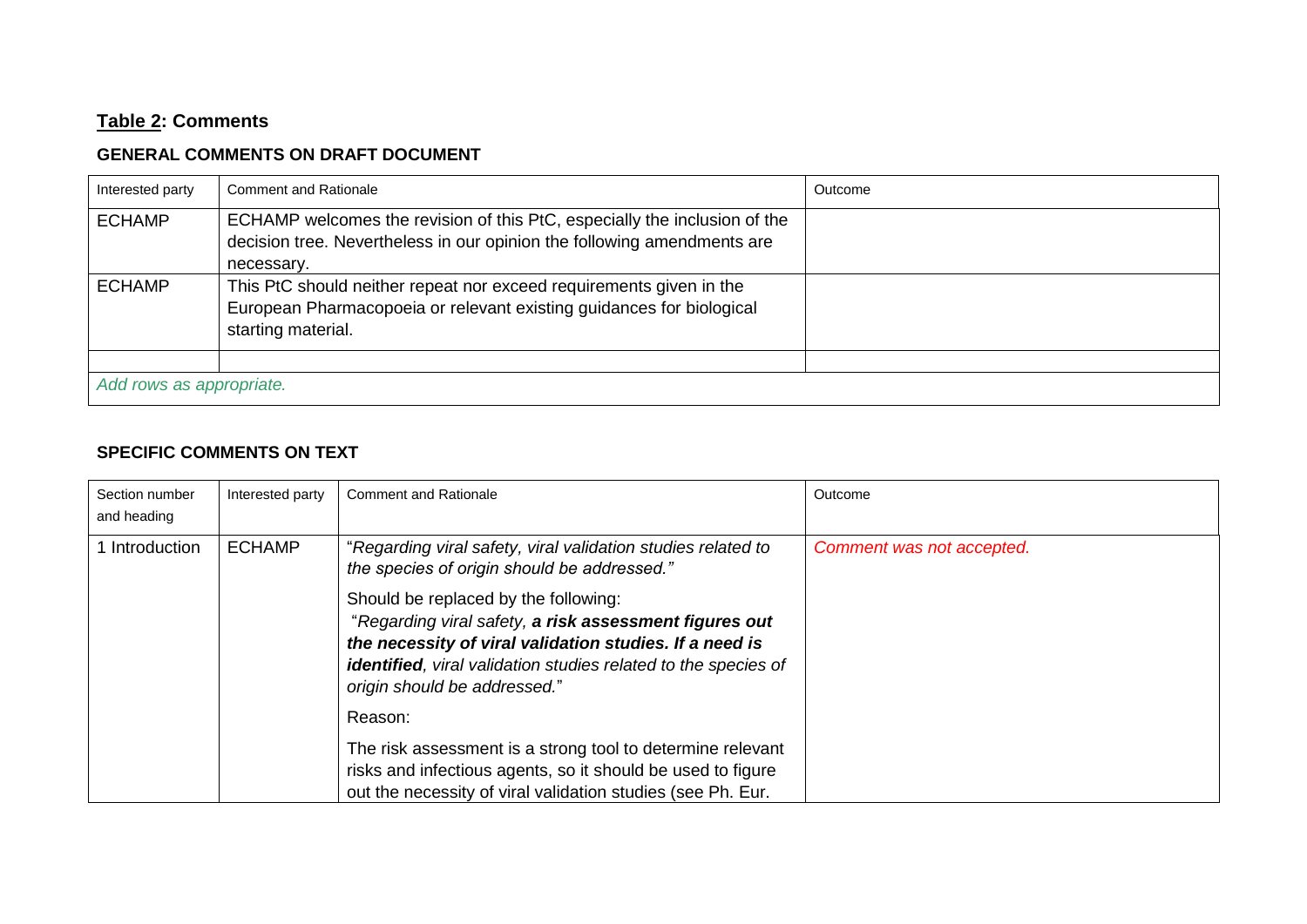| Section number<br>and heading  | Interested party | <b>Comment and Rationale</b>                                                                                                                                                                                                                                                                                              | Outcome                                                                                                                                                                                                |
|--------------------------------|------------------|---------------------------------------------------------------------------------------------------------------------------------------------------------------------------------------------------------------------------------------------------------------------------------------------------------------------------|--------------------------------------------------------------------------------------------------------------------------------------------------------------------------------------------------------|
|                                |                  | 5.1.7.) Viral validation studies are not reasonable in every<br>raw material.                                                                                                                                                                                                                                             |                                                                                                                                                                                                        |
| 2. Scope<br>Second<br>sentence | <b>ECHAMP</b>    | "Their intended use may involve application to skin lesions<br>and mucosa, therefore safety measures must have<br>equivalent strength as for parenteral forms"                                                                                                                                                            | Comment was not accepted.                                                                                                                                                                              |
|                                |                  | Should be replaced by the following:<br>"Their intended use may involve application to skin lesions<br>and mucosa. Therefore quality measures being in line<br>with corresponding pharmacopoeial provisions related<br>to Pharmaceutical Dosage Form in conjunction with<br><b>Route of Administration are essential.</b> |                                                                                                                                                                                                        |
|                                |                  | Reason: The text "equivalent strength as for parenteral<br>forms" leaves it unclear, which concrete requirements are<br>meant.                                                                                                                                                                                            |                                                                                                                                                                                                        |
| 2 Scope<br>Last sentence       | <b>ECHAMP</b>    | "Concerning fungi, only macroscopic fungi are considered<br>of plant origin and therefore fall outside this document -<br>microscopic fungi are to be considered together as<br>microscopic organisms and shall comply with this<br>document."                                                                            | Comment was not accepted.<br>The first part of the sentence "Concerning fungi,<br>only macroscopic fungi are considered of plant<br>origin and therefore fall outside this document" was<br>cancelled. |
|                                |                  | Should be replaced by the following:<br>"Concerning fungi, only macroscopic fungi fall outside this<br>document - microscopic fungi and bacteria shall comply<br>with this document with the exception of viral safety<br>studies when this is justified by a risk assessment."                                           |                                                                                                                                                                                                        |
|                                |                  | Reason: In general, microscopic fungi and bacteria are not                                                                                                                                                                                                                                                                |                                                                                                                                                                                                        |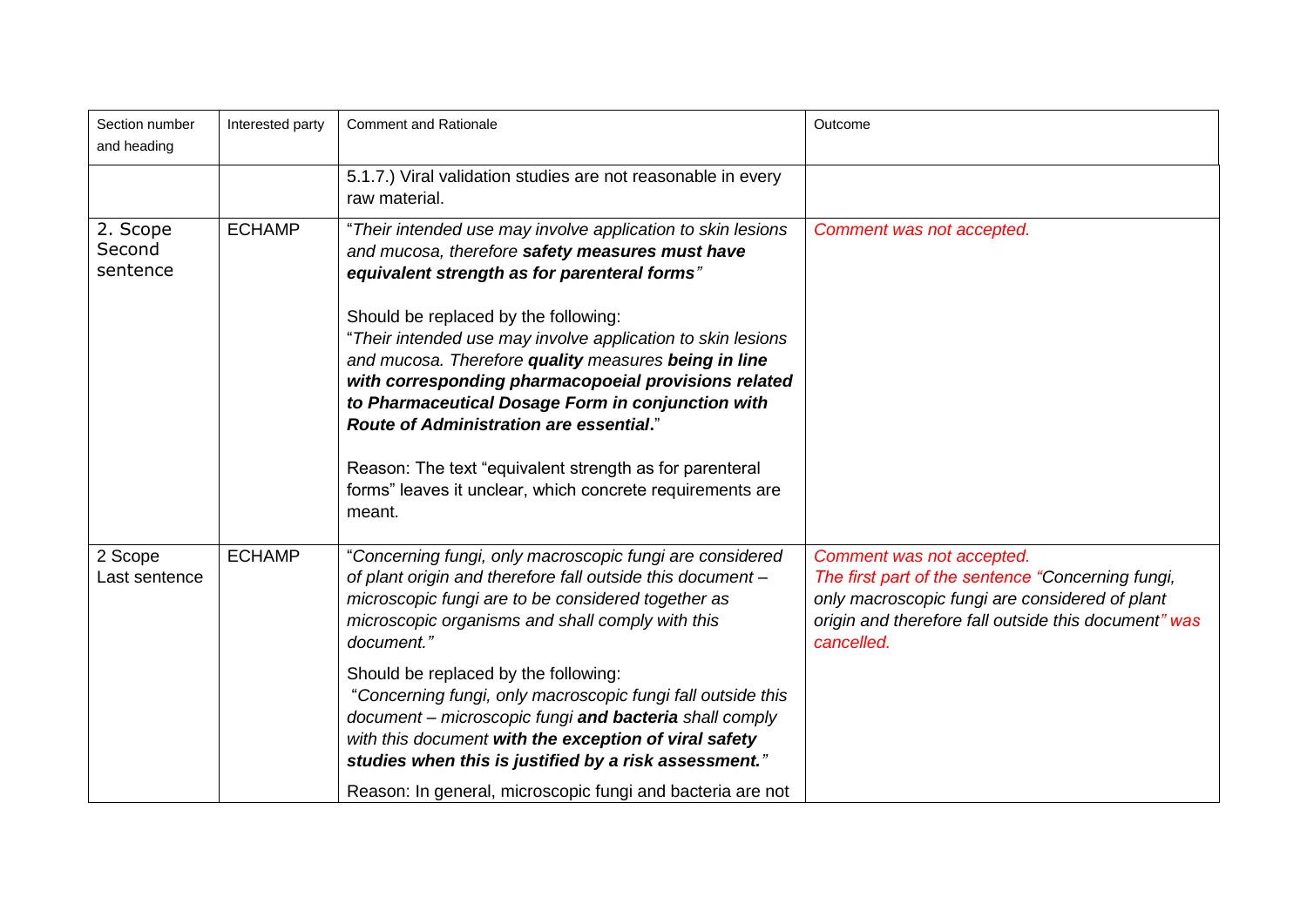| Section number<br>and heading                                                   | Interested party | <b>Comment and Rationale</b>                                                                                                                                                                                                                                                                                                                                                                                                                                               | Outcome                   |
|---------------------------------------------------------------------------------|------------------|----------------------------------------------------------------------------------------------------------------------------------------------------------------------------------------------------------------------------------------------------------------------------------------------------------------------------------------------------------------------------------------------------------------------------------------------------------------------------|---------------------------|
|                                                                                 |                  | host cells for human- or animal pathogenic viruses because<br>of differences in cell walls/membranes, specific receptors<br>as well as enzymes for replication of nucleic acids and<br>biosynthesis of viral proteins. During the fermentation<br>process (production of microbial biomass in a closed<br>system), the growing of human- or animal host cells is not<br>possible because of extreme differences in growth time and<br>culture media requirements.<br>Note: |                           |
|                                                                                 |                  | In Ph. Eur., viral risks are only defined for "materials of<br>human or animal origin" [Ph. Eur. 5.1.7: Viral Safety] and<br>"for raw materials of zoological or human<br>origin" [Monograph Homeopathic preparations,<br>Praeparationes homeopathicae, Ph. Eur.1038]. In these<br>chapters microorganisms (microscopic fungi and bacteria)<br>are not mentioned.                                                                                                          |                           |
| 4.1 Sourcing<br>of biological<br>starting<br>material<br>4.1.1 Animal<br>origin | <b>ECHAMP</b>    | "The manufacturer of the stock or homeopathic medicinal<br>product should ensure that animal materials come from<br>documented and recorded sources and should perform<br>regular audits of the suppliers. The supplier of animals<br>should be subject to routine legal supervision by a<br>competent veterinary authority. Any exception to these<br>should be justified."                                                                                               | Comment was not accepted. |
| <sup>4th</sup> indent                                                           |                  | Should be replaced by the following:<br>"Applicants should provide for adequate information<br>about the origin of the human or zoological raw<br>material and the precautions taken to minimize the risk<br>of contamination with micro organisms and compile a                                                                                                                                                                                                           |                           |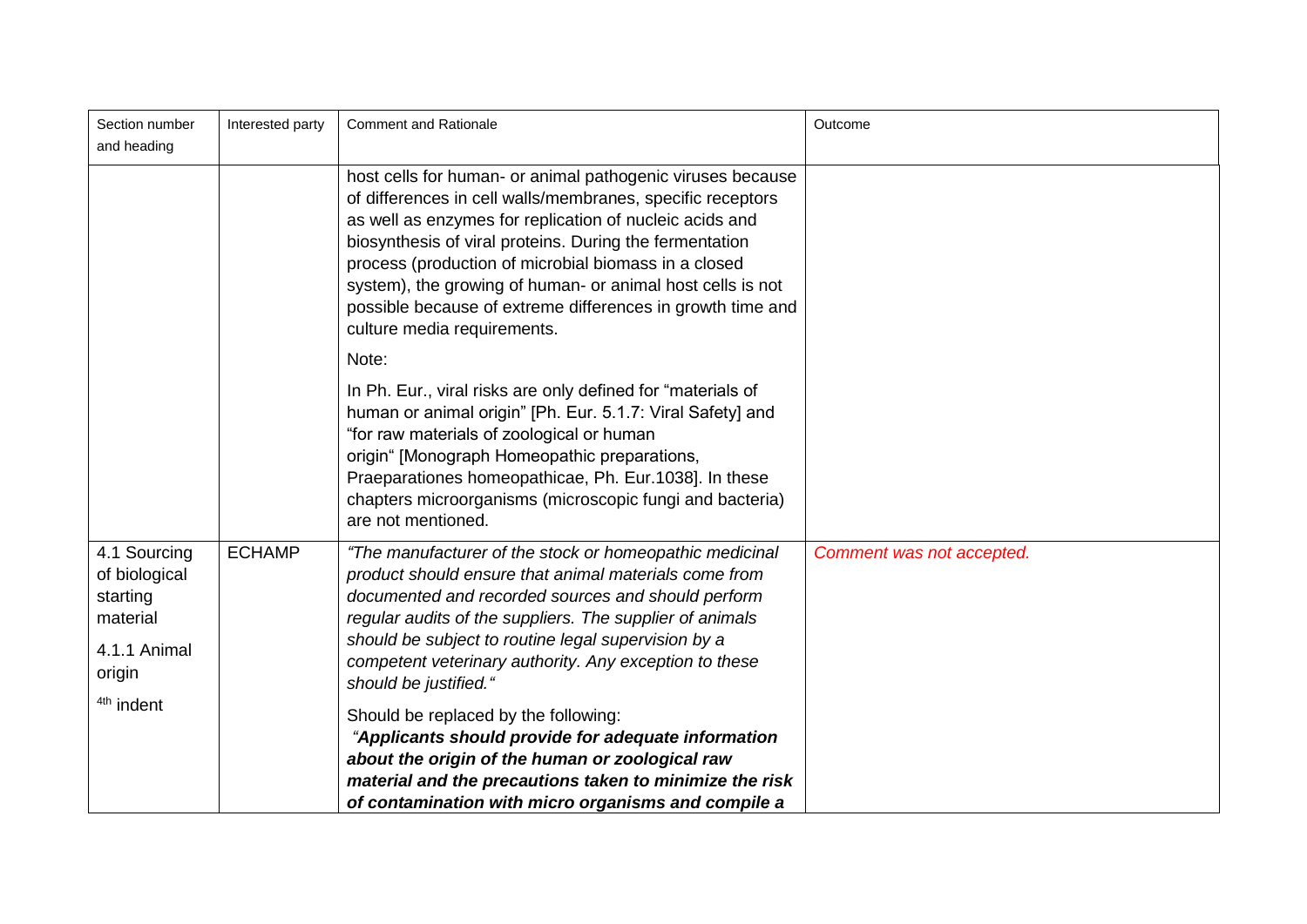| Section number<br>and heading                                                                              | Interested party | <b>Comment and Rationale</b>                                                                                                                                                                                                                                                                                                                                                                                                                                                                                                                                                                                                                                                                                                                                                                                                                                                                                                                                                                                                                                                                                                                                                                                                                                | Outcome                   |
|------------------------------------------------------------------------------------------------------------|------------------|-------------------------------------------------------------------------------------------------------------------------------------------------------------------------------------------------------------------------------------------------------------------------------------------------------------------------------------------------------------------------------------------------------------------------------------------------------------------------------------------------------------------------------------------------------------------------------------------------------------------------------------------------------------------------------------------------------------------------------------------------------------------------------------------------------------------------------------------------------------------------------------------------------------------------------------------------------------------------------------------------------------------------------------------------------------------------------------------------------------------------------------------------------------------------------------------------------------------------------------------------------------|---------------------------|
|                                                                                                            |                  | comprehensive documentation in this regard. "<br>Reason:<br>The assumption that regular supplier audits all over the<br>world could be performed is unrealistic. Usually it should<br>suffice to submit information about the source of origin and<br>the precautions taken to prevent or minimize<br>contamination.                                                                                                                                                                                                                                                                                                                                                                                                                                                                                                                                                                                                                                                                                                                                                                                                                                                                                                                                        |                           |
| 4.1 Sourcing<br>of biological<br>starting<br>material<br>4.1.1 Animal<br>origin<br>7 <sup>th</sup> indent. | <b>ECHAMP</b>    | "When animal species of higher order are sourced, a<br>regular health monitoring system should be in place<br>ensuring that the animals are subject to continuous and<br>systematic veterinary and laboratory monitoring to ensure<br>freedom from infectious agents. This should include<br>constant monitoring of the animal herd by the veterinarian,<br>routine pathological examination of randomly selected<br>animals, serological analysis for a range of virus, bacteria<br>and parasites and examination of the health status."<br>Should be replaced by the following:<br>"When bred animal species of higher order are sourced, a<br>regular health monitoring system should be in place<br>ensuring that the animals are subject to continuous and<br>systematic veterinary and laboratory monitoring to ensure<br>freedom from infectious agents, which are classified as<br>relevant by the risk assessment. This should include<br>monitoring of the animal herd by a veterinarian within an<br>overall risk assessment framework, reasonable routine<br>pathological examination of fallen or diseased animals<br>and examination of the health status. Serological analysis<br>for a range of virus, bacteria and parasites classified as | Comment was not accepted. |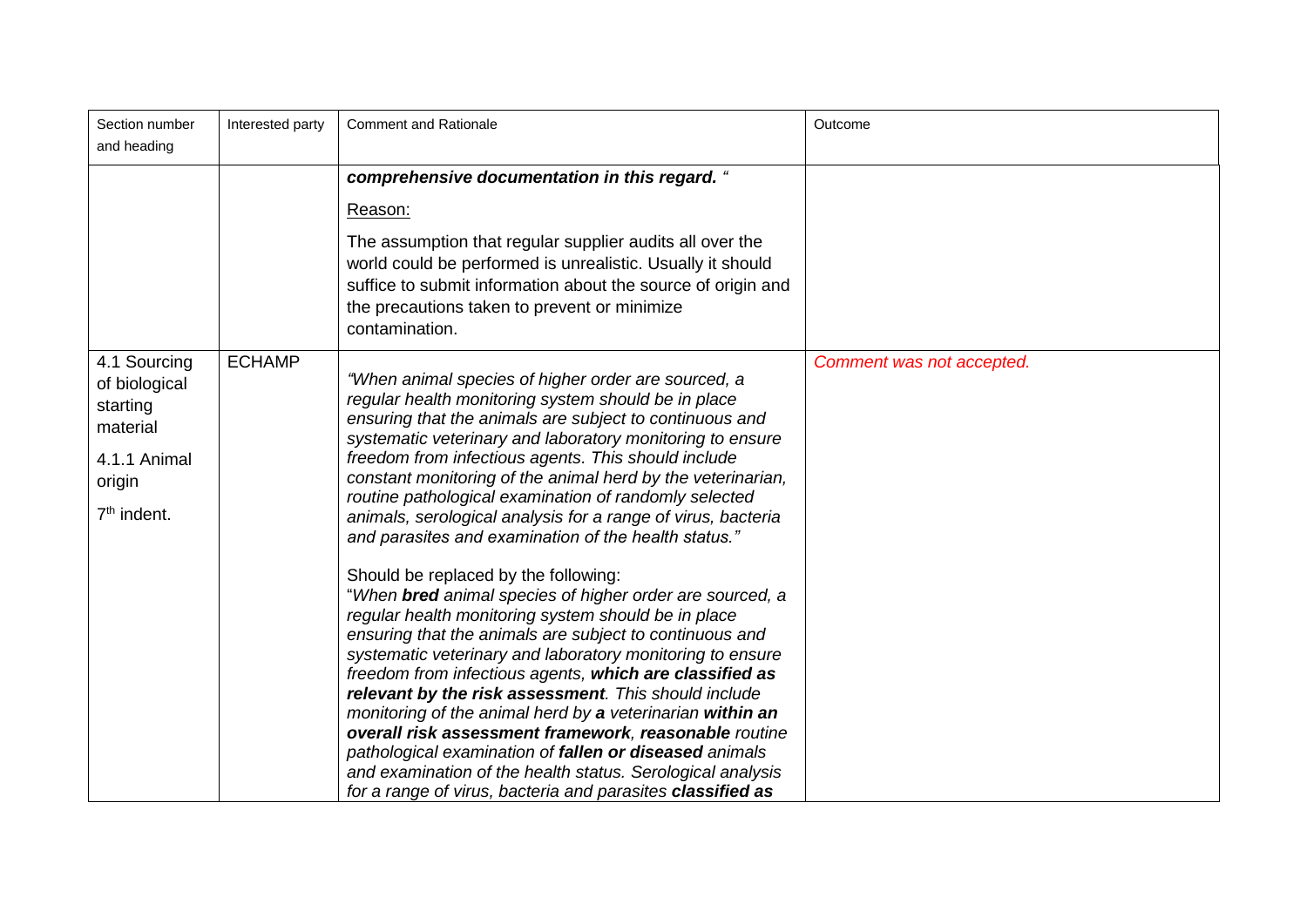| Section number<br>and heading                     | Interested party | <b>Comment and Rationale</b>                                                                                                                                                                                                                                                                                                                                                                                                                                                                                                                                                                      | Outcome                                                                                                                                                                                                    |
|---------------------------------------------------|------------------|---------------------------------------------------------------------------------------------------------------------------------------------------------------------------------------------------------------------------------------------------------------------------------------------------------------------------------------------------------------------------------------------------------------------------------------------------------------------------------------------------------------------------------------------------------------------------------------------------|------------------------------------------------------------------------------------------------------------------------------------------------------------------------------------------------------------|
|                                                   |                  | relevant in view of risk assessment.<br>Reason: "When bred animal species of higher order are<br>sourced" The mentioned point is not applicable to wild<br>animals.<br>"to ensure freedom from infectious agents, which are<br>classified as relevant by the risk assessment."<br>"Serological analysis for a range of virus, bacteria and<br>parasites, which are classified as relevant by the risk<br>assessment could be performed as appropriate " Freedom<br>from any infectious agent is not possible. The risk<br>assessment is a strong tool to determine relevant infectious<br>agents. |                                                                                                                                                                                                            |
|                                                   |                  | "monitoring of the animal herd by a veterinarian<br>service, " The former formulation sounds as if a single<br>veterinarian is responsible for the monitoring.                                                                                                                                                                                                                                                                                                                                                                                                                                    |                                                                                                                                                                                                            |
|                                                   |                  | "reasonable  examination of fallen or diseased<br>animals" Randomly selected animals is misleading<br>because it includes healthy animals. In order to monitor<br>infectious agents (which are classified as relevant by the<br>risk assessment) it is more useful to subject selected fallen<br>or diseased animals to pathological examination.                                                                                                                                                                                                                                                 |                                                                                                                                                                                                            |
| 4.1.1 Animal<br>origin<br>8 <sup>th</sup> indent. | <b>ECHAMP</b>    | "The manufacturer of the homeopathic medicinal product<br>should ensure that newly emerging serious veterinary<br>diseases in the animal species supplied, are immediately<br>reported to the competent authorities. "<br>Should be deleted.                                                                                                                                                                                                                                                                                                                                                      | Comment was not accepted.<br>The sentence was changed to "Newly emerging<br>serious veterinary diseases in the animal species<br>supplied should be immediately reported to the<br>competent authorities." |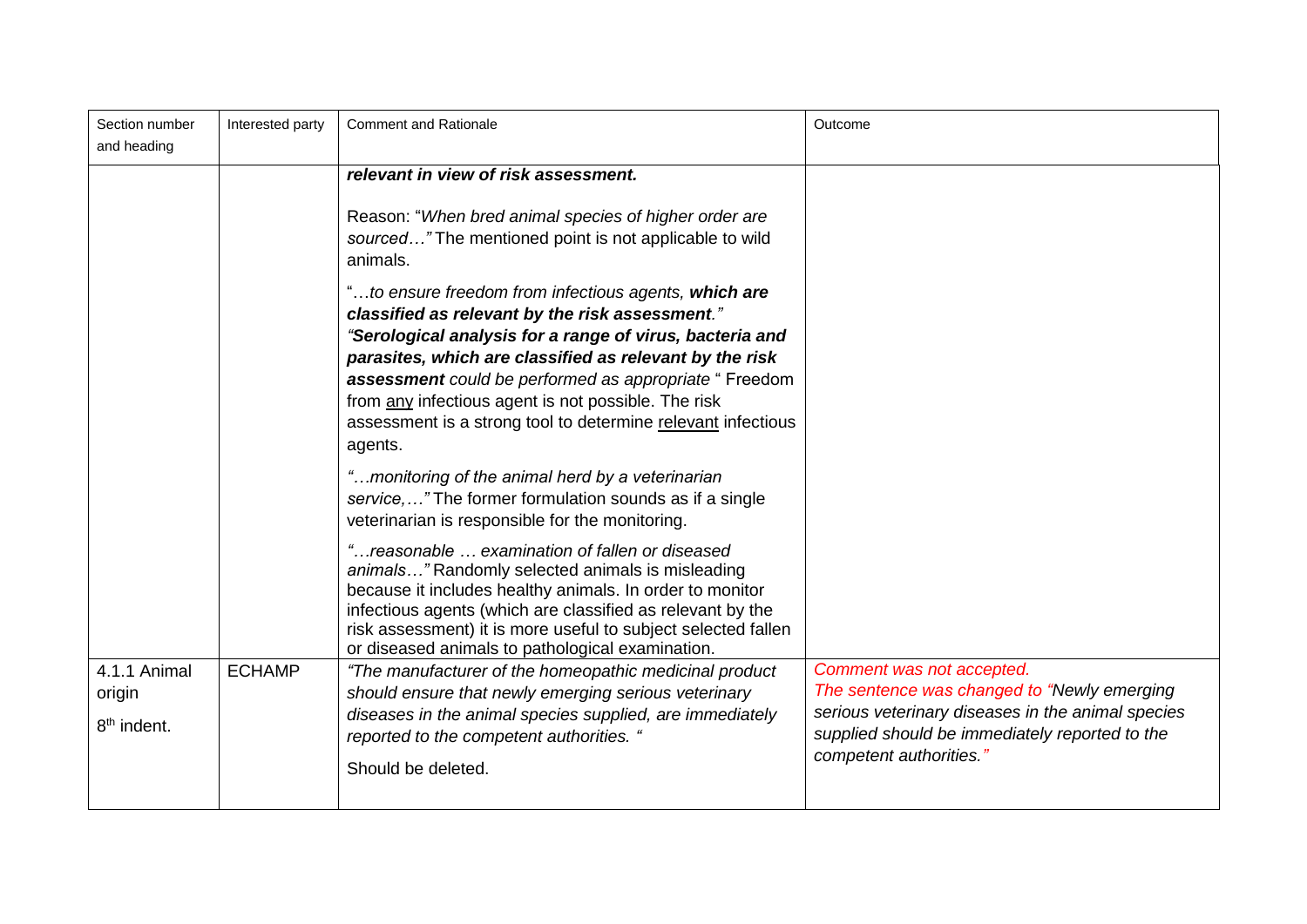| Section number<br>and heading                   | Interested party | <b>Comment and Rationale</b>                                                                                                                                                                                                                                                                                                                                      | Outcome                   |
|-------------------------------------------------|------------------|-------------------------------------------------------------------------------------------------------------------------------------------------------------------------------------------------------------------------------------------------------------------------------------------------------------------------------------------------------------------|---------------------------|
|                                                 |                  | Reason:<br>The obligation to report diseases is the governed by the<br>diseases legislation. The notification of veterinary diseases<br>does not fall under the pharmaceutical manufacturers'<br>responsibility.                                                                                                                                                  |                           |
| 4.1.1.1 Viral<br>and microbial<br>contamination | <b>ECHAMP</b>    | Should be deleted.<br>Reason:<br>See chapter "general comments"<br>See Ph. Eur.: General chapters 5.1.4, 2.6.12, 2.6.13, and<br>5.1.7<br>General chapter "Viral safety", referring to<br>CPMP/BWP/268/95 as cited in the PtC                                                                                                                                      | Comment was not accepted. |
| $4.1.1.2 + 5.4$<br>Transmission<br>of TSE       | <b>ECHAMP</b>    | Should be deleted.<br>Reason:<br>See chapter "general comments"<br>See Ph. Eur. Monograph 1483 Products with risk of<br>TSE; 5.2.8 General chapter: Minimising the risk of<br>transmitting animal spongiform encephalopathy agents via<br>human and veterinary medicinal products = Note for<br>Guidance: Minimising the risk  EMA/410/01 rev. 3, final,<br>2011. | Comment was not accepted. |
| 4.1.2<br>Medicinal<br>products                  | <b>ECHAMP</b>    | Should be deleted.<br>Reason:<br>See chapter "general comments"                                                                                                                                                                                                                                                                                                   | Comment was not accepted. |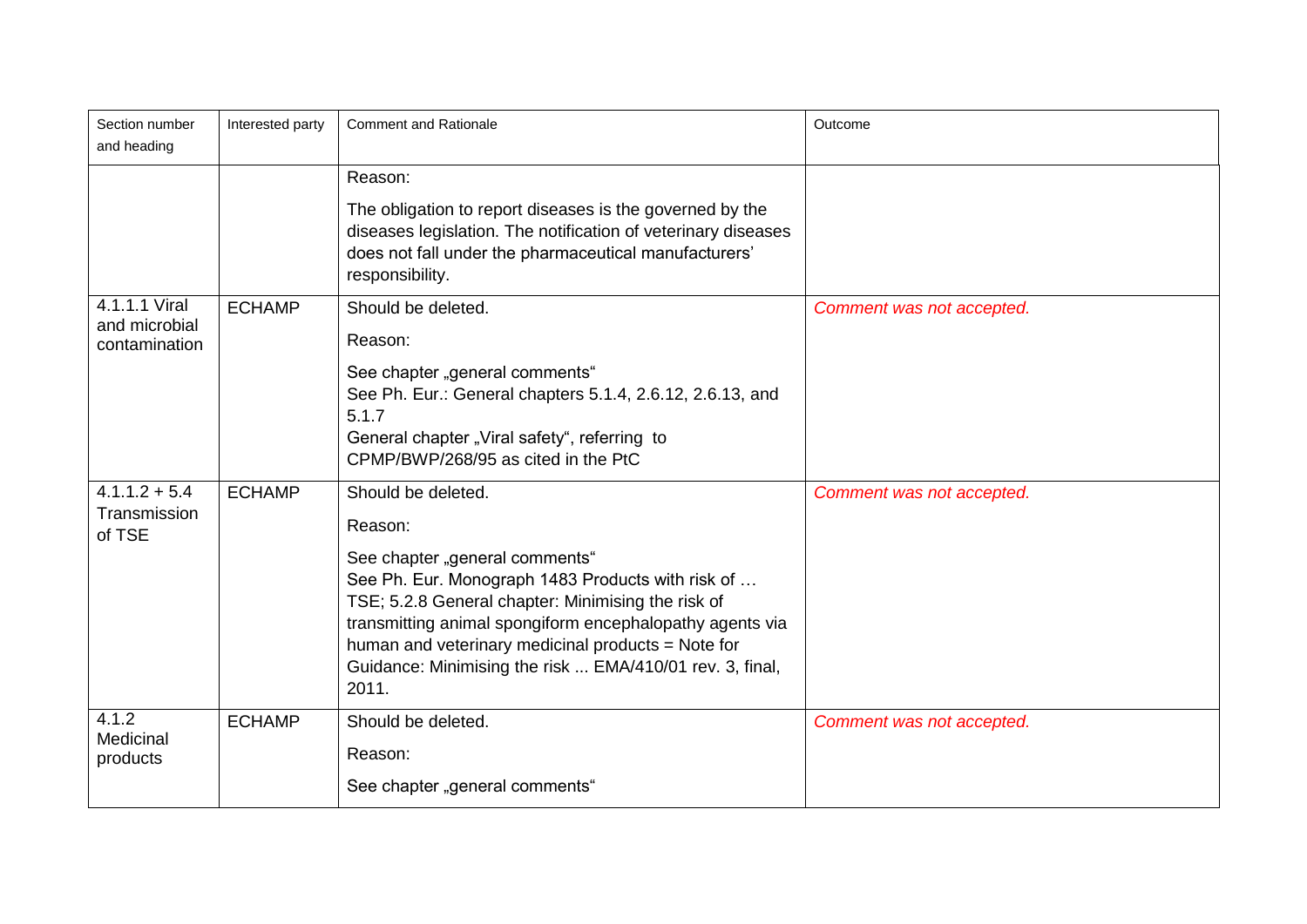| Section number<br>and heading                   | Interested party | <b>Comment and Rationale</b>                                                                                                                                                                                                                                                                                                                                                                                                                                                                                                                                                                                                    | Outcome                   |
|-------------------------------------------------|------------------|---------------------------------------------------------------------------------------------------------------------------------------------------------------------------------------------------------------------------------------------------------------------------------------------------------------------------------------------------------------------------------------------------------------------------------------------------------------------------------------------------------------------------------------------------------------------------------------------------------------------------------|---------------------------|
|                                                 |                  | See Ph. Eur. Monograph 1038 Homoeopathic<br>Preparations: "Raw materials comply with any<br>requirements of the relevant monographs of the Ph. Eur."<br>Therefore the monograph 0084 "Immunosera for human<br>use, animal" is compulsory if the situation arises                                                                                                                                                                                                                                                                                                                                                                |                           |
| $4.1.3 + 5.3$<br>Human origin                   | <b>ECHAMP</b>    | Should be deleted.<br>Reason:                                                                                                                                                                                                                                                                                                                                                                                                                                                                                                                                                                                                   | Comment was not accepted. |
|                                                 |                  | See chapter "general comments"<br>See Ph. Eur. Monograph 1038 Homoeopathic<br>Preparations:"-for materials of human origin, the donor<br>follows the recommendations applicable to human blood<br>donors and to donated blood (see Human plasma for<br>fractionation (0853), unless otherwise justified and<br>authorized." Therefore the monograph 0853 is compulsory<br>if the situation arises. The monograph explicitly quotes the<br>Commission directives 2004/33/EC of 22 March 2004<br>implementing directive 2002/98/EC of the Council as<br>regards certain technical requirements for blood and blood<br>components. |                           |
| 4.1.4 Products<br>derived from<br>human, animal | <b>ECHAMP</b>    | Should be deleted.<br>Reason:                                                                                                                                                                                                                                                                                                                                                                                                                                                                                                                                                                                                   | Comment was not accepted. |
| and microbial<br>cell lines                     |                  | The requirements of Note for Guidance CPMP/ICH/294/95<br>and corresponding guidelines are not applicable for<br>homeopathic preparations currently on the market. We<br>therefore see no need for such a section. However a risk<br>assessment concerning the TSE risk is required anyhow.                                                                                                                                                                                                                                                                                                                                      |                           |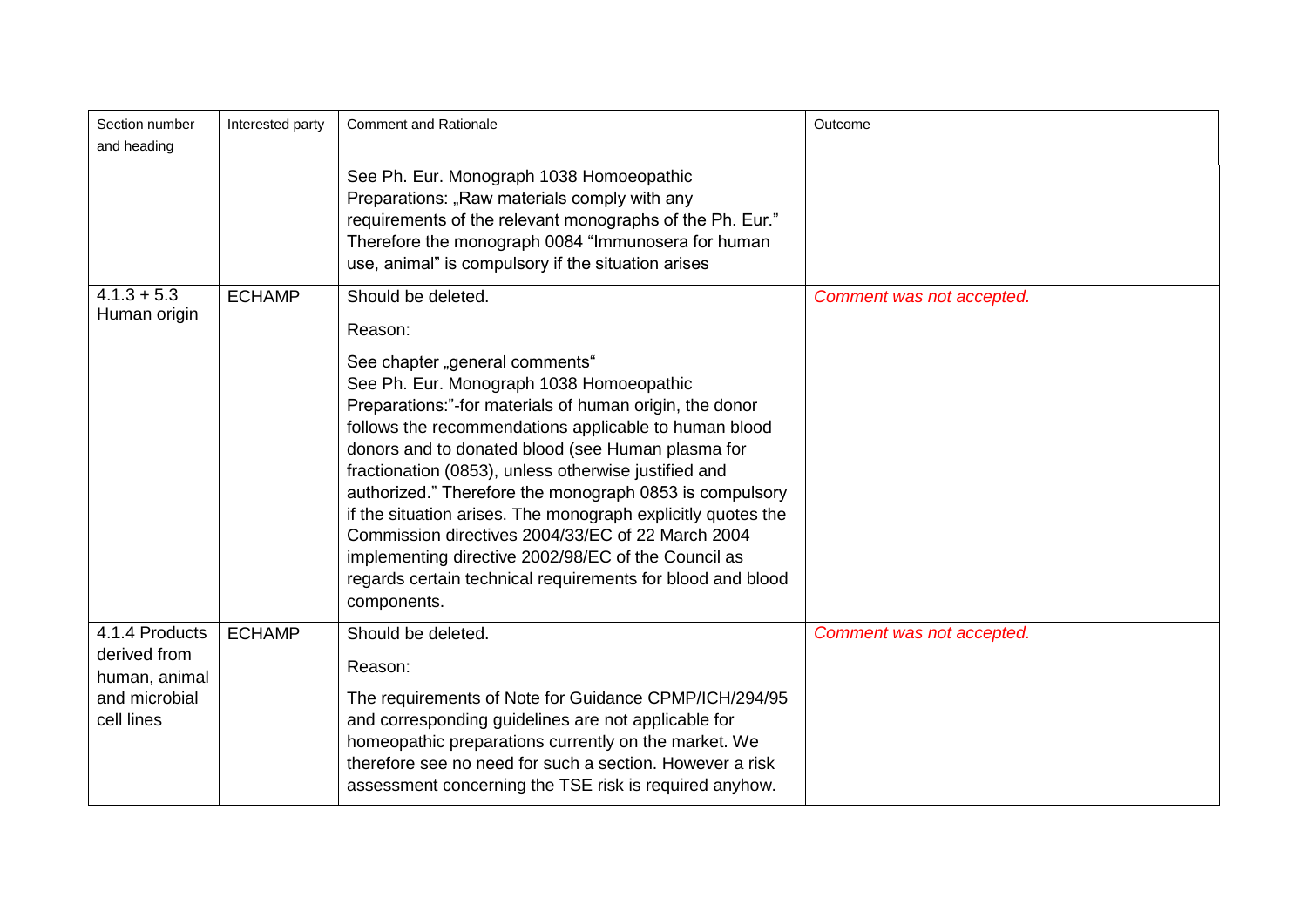| Section number<br>and heading                | Interested party | <b>Comment and Rationale</b>                                                                                                                                                                                                                                                                                                                                                                                                                                                                                                                                                                            | Outcome                  |
|----------------------------------------------|------------------|---------------------------------------------------------------------------------------------------------------------------------------------------------------------------------------------------------------------------------------------------------------------------------------------------------------------------------------------------------------------------------------------------------------------------------------------------------------------------------------------------------------------------------------------------------------------------------------------------------|--------------------------|
| 5.1 First safe<br>preparation<br>3rd indent. | ECHAMP.          | "For manufacturing of human and/or animal derived<br>homeopathic medicinal products, obtained from both<br>pathogenic and non-pathogenic raw materials, an<br>adequate determination of what shall be considered as the<br>first safe preparation, for each stock is essential. This<br>determination ensures the correct definition of virus<br>validation studies to be applied in order to evaluate putative<br>infectivity. Comparable preparations – defined on the basis<br>of zoological taxonomy of animal species and the type of<br>tissue, the manufacturing method and the used vehicle and | Comment was not accepted |
|                                              |                  | physical treatment of raw materials - can be used to<br>perform virus validation studies when healthy animal<br>materials are used."<br>In analogy to the first part of he section the part of the<br>sentence saying<br>,when healthy animal materials are used".<br>should be replaced by<br>"when non-pathogenic (non-nosode) raw materials are<br>used"-                                                                                                                                                                                                                                            |                          |
|                                              |                  | Reason: "healthy animal materials" is misleading because<br>only animals alive can be health or not, materials, however,<br>can only be free of pathogenic agents.<br>The focus should lie on the material itself instead of the<br>animal.<br>Change of the wording in the last sentence of the cited<br>chapter would lead to full congruency to the wording at the<br>beginning.                                                                                                                                                                                                                     |                          |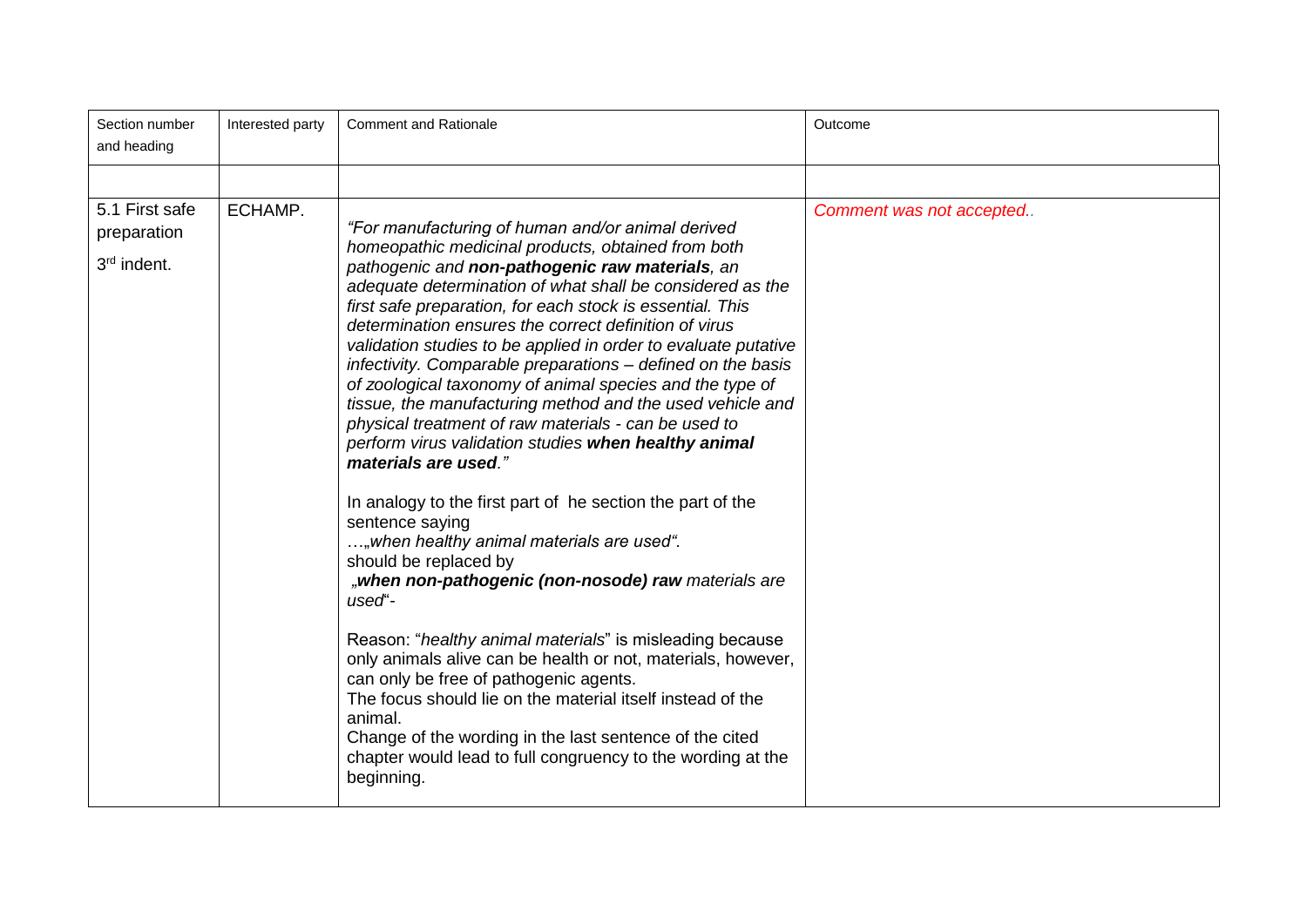| Section number<br>and heading                                                                                          | Interested party | <b>Comment and Rationale</b>                                                                                                                                                                                                                                                                                                                                                                                                                                                                                                                                                                                                                                                                                                                                                                                                                                                                                                                                                                                                                                                                                                         | Outcome                                                                                                                                                                                                                                                                                                                                                                                                                                                                                                                  |
|------------------------------------------------------------------------------------------------------------------------|------------------|--------------------------------------------------------------------------------------------------------------------------------------------------------------------------------------------------------------------------------------------------------------------------------------------------------------------------------------------------------------------------------------------------------------------------------------------------------------------------------------------------------------------------------------------------------------------------------------------------------------------------------------------------------------------------------------------------------------------------------------------------------------------------------------------------------------------------------------------------------------------------------------------------------------------------------------------------------------------------------------------------------------------------------------------------------------------------------------------------------------------------------------|--------------------------------------------------------------------------------------------------------------------------------------------------------------------------------------------------------------------------------------------------------------------------------------------------------------------------------------------------------------------------------------------------------------------------------------------------------------------------------------------------------------------------|
| 5.2<br>Manufacture<br>of the<br>homeopathic<br>medicinal<br>product and<br>first safe<br>preparations<br>$1st$ indent. | ECHAMP.          | "Dilutions alone and per se do not ensure biological safety<br>of the first safe preparation."<br>Should be replaced by the following:<br>"For potencies up to D15/C8, dilutions alone and per se<br>do not ensure biological safety of the first safe preparation."<br>Reason: The study: Evaluation of the viral safety level for<br>the manufacturing process of homeopathic pharmaceutical<br>products from animal origin conducted by the Pasteur<br>Institute in Paris demonstrated that the homeopathic<br>potentisation procedure is reducing the concentration of<br>four selected model viruses by the factor $10^{-1}$ per potency.<br>Therefore a certain endpoint does exist, after which the<br>concentration of potential pathogens is zero. Since the<br>concentration of microbes may not exceed 10 <sup>10</sup> , in<br>homeopathic potencies higher than D10 or C5 no microbes<br>are present anymore. Even after including another safety<br>margin, potencies higher than D12/C6 are free of any<br>infectious agents. Consequently, virus validation studies<br>are inappropriate for potencies above D12/C6. | Comment was not accepted.<br>The part "There should be strong assurance that<br>potential adventitious agents have been effectively<br>removed and/or inactivated during the<br>manufacturing process. This should be<br>demonstrated by performing appropriate validation<br>studies or referring to appropriate homeopathic<br>manufacturing procedures described by the<br>European Pharmacopoeia or, in the absence<br>thereof, by the Pharmacopoeias currently used<br>officially in the Member States." was added. |
| 5.2<br>Manufacture<br>of the<br>homeopathic<br>medicinal<br>product and<br>first safe<br>preparation<br>$1st$ indent.  | ECHAMP.          | "Virus validation studies should be performed on the<br>production of the first safe preparation."<br>Should be replaced by the following:<br>"A risk assessment, considering all factors that may<br>influence the potential transmission of infectious<br>agents should be carried out. If the assessment finds a<br>need for further Virus validation studies these should be<br>performed on the production of the first safe preparation."<br>Reason: As stated in comment 1 'Introduction' the risk                                                                                                                                                                                                                                                                                                                                                                                                                                                                                                                                                                                                                            | Comment was not accepted.                                                                                                                                                                                                                                                                                                                                                                                                                                                                                                |